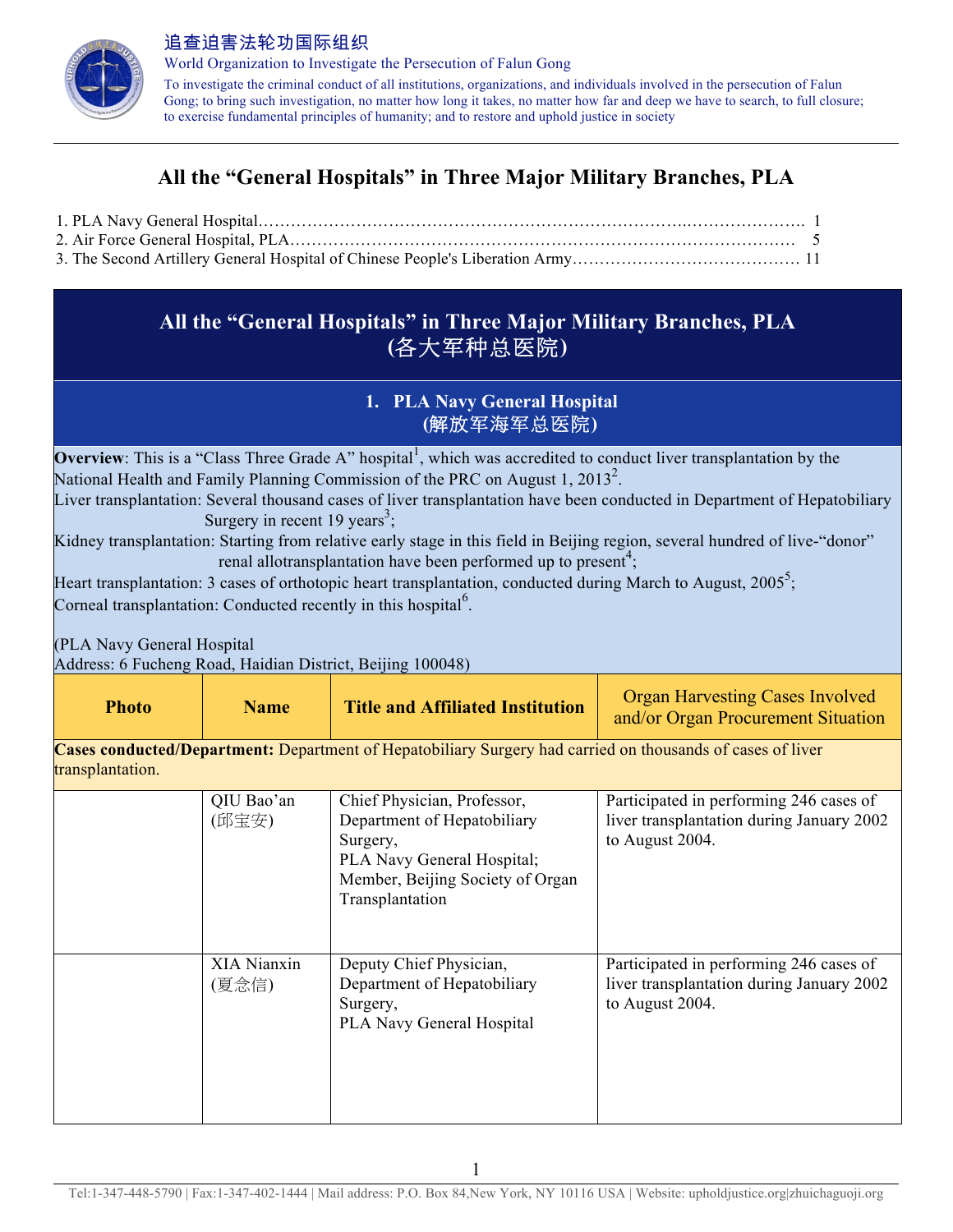

World Organization to Investigate the Persecution of Falun Gong

| <b>YANG</b><br>Yingxiang<br>(杨英祥) | Deputy Chief Physician,<br>Department of Hepatobiliary<br>Surgery,<br>PLA Navy General Hospital                                             | Participated in performing 246 cases of<br>liver transplantation during January 2002<br>to August 2004.                 |
|-----------------------------------|---------------------------------------------------------------------------------------------------------------------------------------------|-------------------------------------------------------------------------------------------------------------------------|
| <b>BAI</b> Gang<br>(白钢)           | Deputy Chief Physician, Associate<br>Professor,<br>Deputy Director,<br>Department of Hepatobiliary<br>Surgery,<br>PLA Navy General Hospital | Participated in performing 246 cases of<br>liver transplantation during January 2002<br>to August 2004.                 |
| LIU Peng<br>(刘鹏)                  | Deputy Chief Physician,<br>Department of Hepatobiliary<br>Surgery,<br>PLA Navy General Hospital                                             | Participated in performing 84 cases of<br>liver transplantation during January 2003<br>to December 2009.                |
| <b>WANG Kun</b><br>(王昆)           | Department of Hepatobiliary<br>Surgery,<br>PLA Navy General Hospital                                                                        | Participated in performing 173 cases of<br>liver transplantation during January 2002<br>to June 2004.                   |
| <b>BAI</b> Hongwei<br>(白宏伟)       | Deputy Chief Physician,<br>Department of Hepatobiliary<br>Surgery,<br>PLA Navy General Hospital                                             | Participated in performing one case of<br>liver transplantation with the<br>"piggyback" technique in September<br>1999. |
| MA Yuangui<br>(马元桂)               | Department of Hepatobiliary<br>Surgery,<br>PLA Navy General Hospital                                                                        | Participated in performing one case of<br>liver transplantation with the<br>"piggyback" technique in September<br>1999. |
| <b>ZHANG</b><br>Zhicheng<br>(张志成) | Department of Hepatobiliary<br>Surgery,<br>PLA Navy General Hospital                                                                        | Participated in performing one case of<br>liver transplantation with the<br>"piggyback" technique in September<br>1999. |
| AN Yang<br>(安阳)                   | Department of Hepatobiliary<br>Surgery,<br>PLA Navy General Hospital                                                                        | Participated in performing one case of<br>liver transplantation in August 2005.                                         |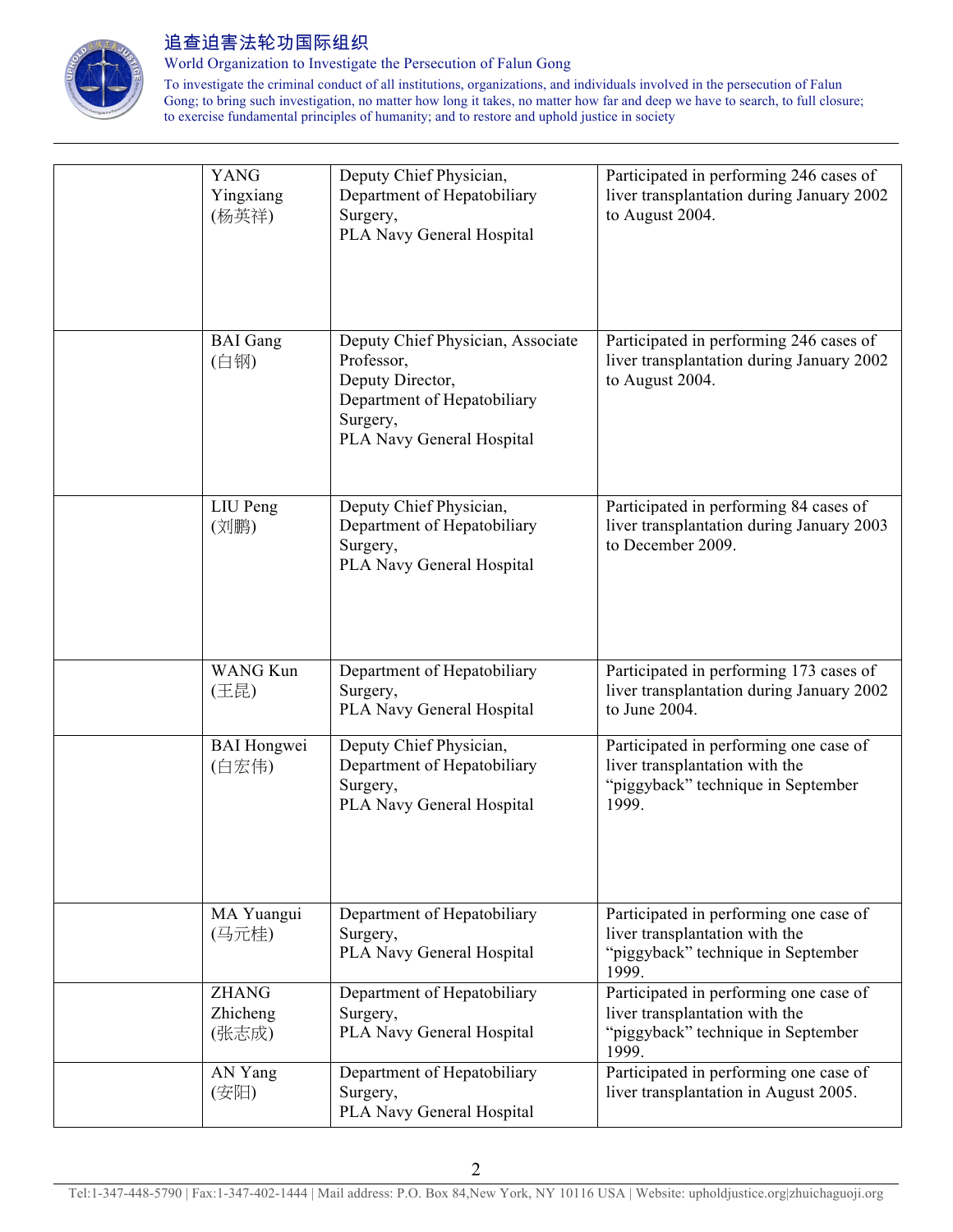

World Organization to Investigate the Persecution of Falun Gong

| <b>WANG Kun</b><br>(王坤)           | Department of Hepatobiliary<br>Surgery,<br>PLA Navy General Hospital                       | Participated in performing one case of<br>liver transplantation in August 2005.                                                                                                                                                                   |
|-----------------------------------|--------------------------------------------------------------------------------------------|---------------------------------------------------------------------------------------------------------------------------------------------------------------------------------------------------------------------------------------------------|
| LU Ping<br>(路平)                   | Department of Hepatobiliary<br>Surgery,<br>PLA Navy General Hospital                       | Participated in performing one case of<br>liver transplantation in August 2005.                                                                                                                                                                   |
| <b>HUANG</b><br>Dongdong<br>(黄东东) | Department of Hepatobiliary<br>Surgery,<br>PLA Navy General Hospital                       | Participated in performing one case of<br>orthotopic liver transplantation with the<br>"piggyback" technique on June 26, 2009.                                                                                                                    |
| ZHU Jianyong<br>(祝建勇)             | Department of Hepatobiliary<br>Surgery,<br>PLA Navy General Hospital                       | Participated in performing one case of<br>orthotopic liver transplantation with the<br>"piggyback" technique on June 26, 2009.<br>Cases conducted/Department: Several hundred cases of kidney transplantation, conducted in Department of Urology |
|                                   |                                                                                            |                                                                                                                                                                                                                                                   |
| LIU Cuilong<br>(刘萃龙)              | Chief Physician,<br>Director,<br>Department of Urology,<br>PLA Navy General Hospital       | Participated ever in performing several<br>hundred cases of kidney transplantation.                                                                                                                                                               |
| XU Jingting<br>(许敬亭)              | Chief Physician,<br>Department of Urology,<br>PLA Navy General Hospital                    | Conducted kidney transplantation from<br>1997 holding lead position in local;<br>Participated in performing 268 cases<br>during recent 9 years.                                                                                                   |
| HAO Tongli<br>(郝彤利)               | Department of Urology,<br>PLA Navy General Hospital                                        | Specialized in Kidney Transplantation.                                                                                                                                                                                                            |
|                                   | <b>Cases conducted/Department: Department of Cardiac Surgery</b>                           |                                                                                                                                                                                                                                                   |
| <b>ZHANG</b><br>Zaigao<br>(张载高)   | Chief Physician, Professor,<br>Department of Cardiac Surgery,<br>PLA Navy General Hospital | Participated in performing 3 cases of<br>orthotopic heart transplantation during<br>March to August in 2005.                                                                                                                                      |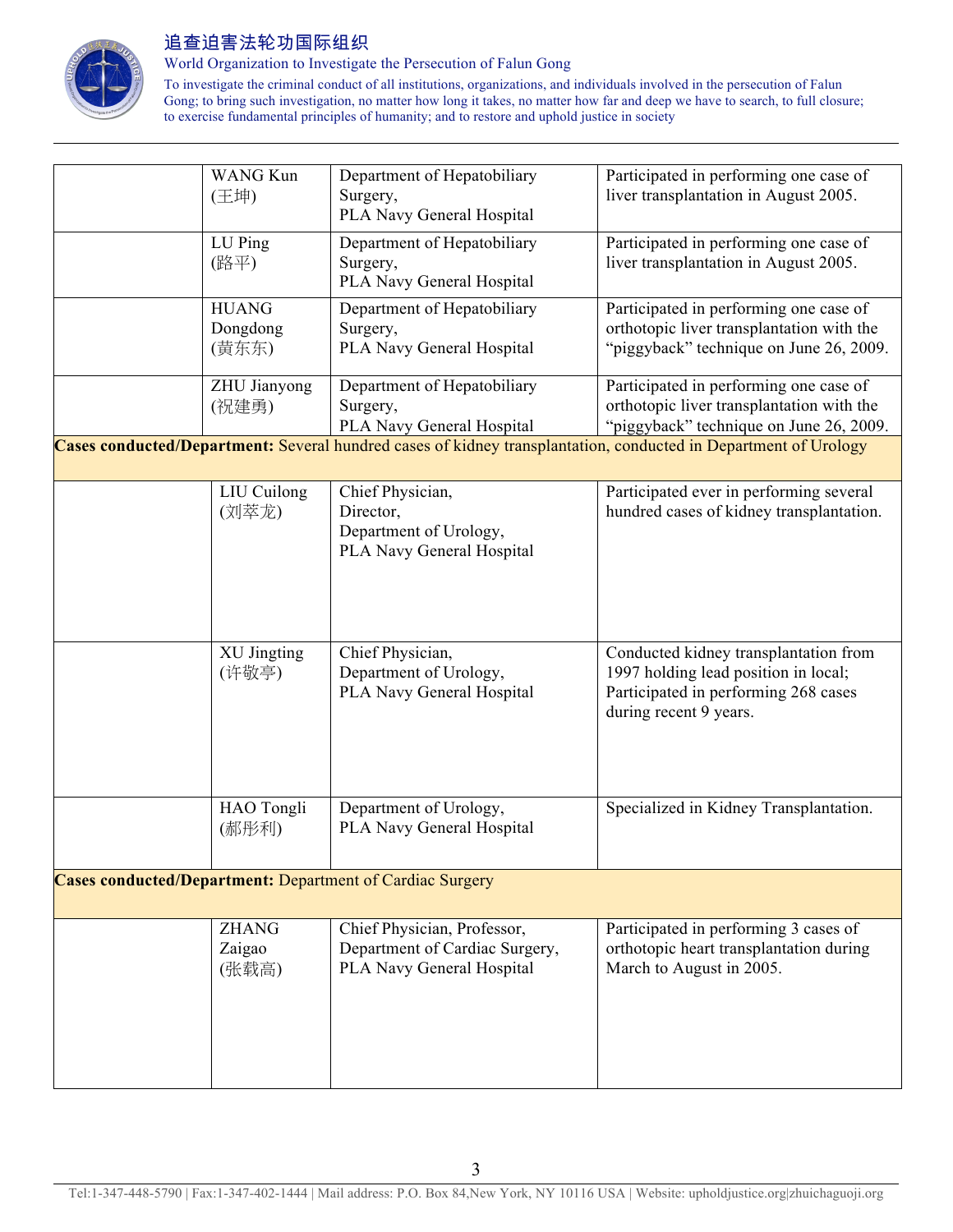

World Organization to Investigate the Persecution of Falun Gong

| ZHAO Zhe<br>(赵哲)                  | Attending Physician,<br>Department of Cardiac Surgery,<br>PLA Navy General Hospital                            | Participated in performing 3 cases of<br>orthotopic heart transplantation during<br>March to August in 2005. |
|-----------------------------------|----------------------------------------------------------------------------------------------------------------|--------------------------------------------------------------------------------------------------------------|
| XIE Shuiben<br>(解水本)              | Deputy Chief Physician,<br>Department of Cardiac Surgery,<br>PLA Navy General Hospital                         | Participated in performing 3 cases of<br>orthotopic heart transplantation during<br>March to August in 2005. |
| <b>BEI</b> Yajun<br>(贝亚军)         | Deputy Chief Physician, Associate<br>Professor,<br>Department of Cardiac Surgery,<br>PLA Navy General Hospital | Participated in performing 3 cases of<br>orthotopic heart transplantation during<br>March to August in 2005. |
| <b>JIANG</b><br>Xiangwei<br>(姜相伟) | Department of Cardiac Surgery,<br>PLA Navy General Hospital                                                    | Participated in performing 3 cases of<br>orthotopic heart transplantation during<br>March to August in 2005. |
| LI Han<br>(李寒)                    | Attending Physician,<br>Department of Cardiac Surgery,<br>PLA Navy General Hospital                            | Participated in performing 3 cases of<br>orthotopic heart transplantation during<br>March to August in 2005. |
| CHI Haitao<br>(迟海涛)               | Attending Physician,<br>Department of Cardiac Surgery,<br>PLA Navy General Hospital                            | Participated in performing 3 cases of<br>orthotopic heart transplantation during<br>March to August in 2005. |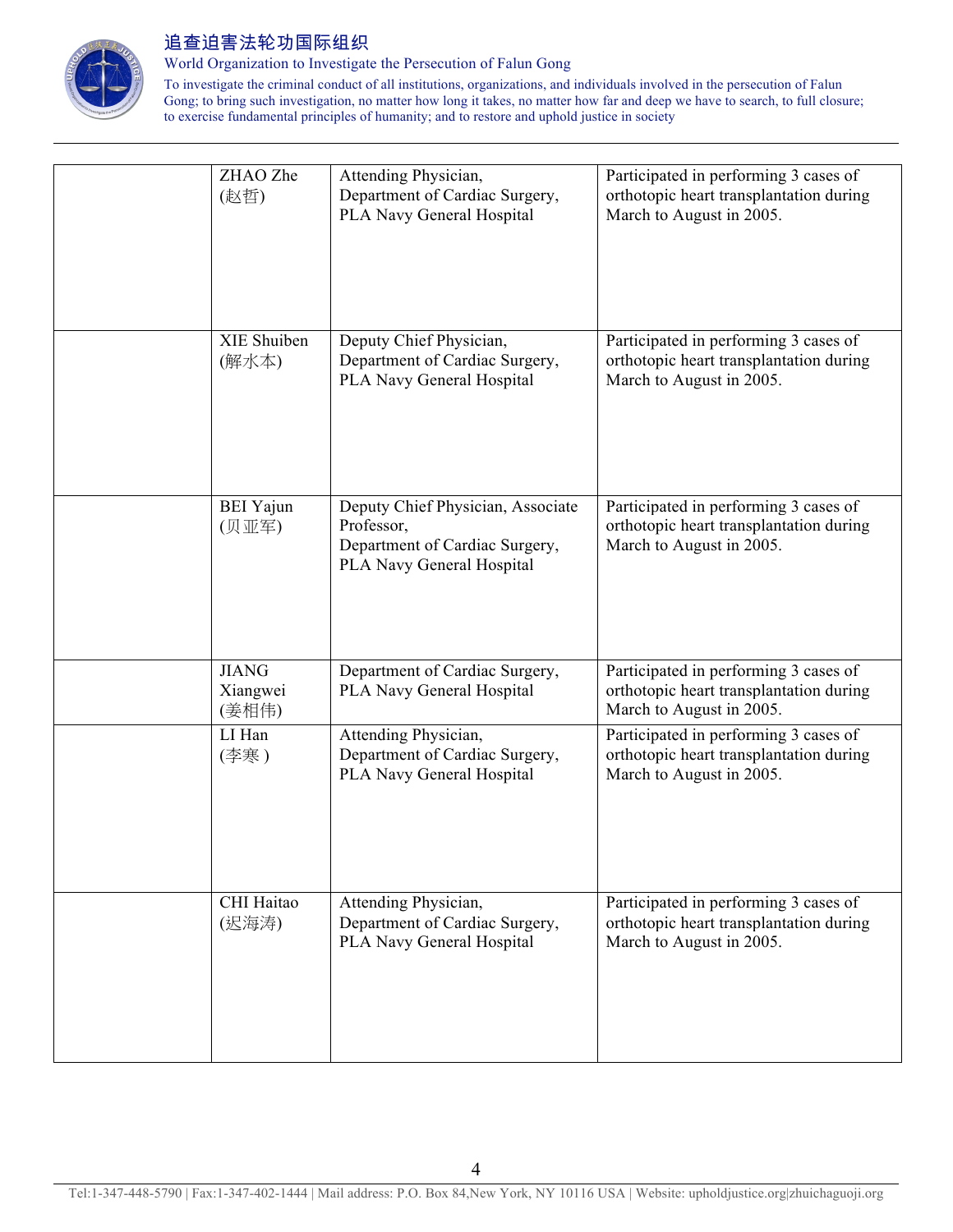

World Organization to Investigate the Persecution of Falun Gong

To investigate the criminal conduct of all institutions, organizations, and individuals involved in the persecution of Falun Gong; to bring such investigation, no matter how long it takes, no matter how far and deep we have to search, to full closure; to exercise fundamental principles of humanity; and to restore and uphold justice in society

| PAN Xu<br>(潘绪)        | Attending Physician,<br>Department of Cardiac Surgery,<br>PLA Navy General Hospital  | Participated in performing 3 cases of<br>orthotopic heart transplantation during<br>March to August in 2005. |
|-----------------------|--------------------------------------------------------------------------------------|--------------------------------------------------------------------------------------------------------------|
| JIA Qun<br>(贾群)       | Department of Cardiac Surgery,<br>PLA Navy General Hospital                          | Participated in performing 3 cases of<br>orthotopic heart transplantation during<br>March to August in 2005. |
| XUE Zhiqiang<br>(薛志强) | Department of Cardiac Surgery,<br>PLA Navy General Hospital                          | Participated in performing 3 cases of<br>orthotopic heart transplantation during<br>March to August in 2005. |
|                       | <b>Cases conducted/Department: Department of Ophthalmology</b>                       |                                                                                                              |
| LI Gang<br>(李刚)       | Deputy Chief Physician,<br>Department of Ophthalmology,<br>PLA Navy General Hospital | Specialized in Corneal Transplantation.                                                                      |

## Back to Contents

## **2. Air Force General Hospital, PLA (**解放军空军总医院**)**

**Overview**: This hospital, certified by the General Logistics Department, is a "Class Three Grade A" hospital<sup>7</sup>, which was accredited to conduct kidney transplantation by the Ministry of Health of the PRC on May 23, 2007<sup>8</sup>. Kidney transplantation: Over 750 cases were reported by Department of Urology, starting from 1986; Combined pancreas-

kidney transplant of the first case in PLA was performed in 1999<sup>9</sup>; Liver transplantation: Conducted from 1999, in the Center of Hepatobiliary Surgery in the hospital, the first case occurred

in the medical field in Beijing region; Re-started to perform in 2003<sup>10</sup> after 16 cases of orthotopic liver transplantation have been done during October 2000 to April 2001<sup>11</sup>; one case was performed on November 14, 2003<sup>12</sup>, also another one in December 2005<sup>13</sup>;

Heart transplantation: 4 cases, conducted in Department of Cardiac Surgery starting from  $2000^{14}$ ;

Corneal transplantation: With the matured techniques developed<sup>15</sup>, 81 cases (83 eyes) of penetrating keratoplasty were conducted during July 2001 to March 2005<sup>16</sup>.

(Air Force General Hospital, PLA Address: 30 Fucheng Road, Haidian District, Beijing, 100142)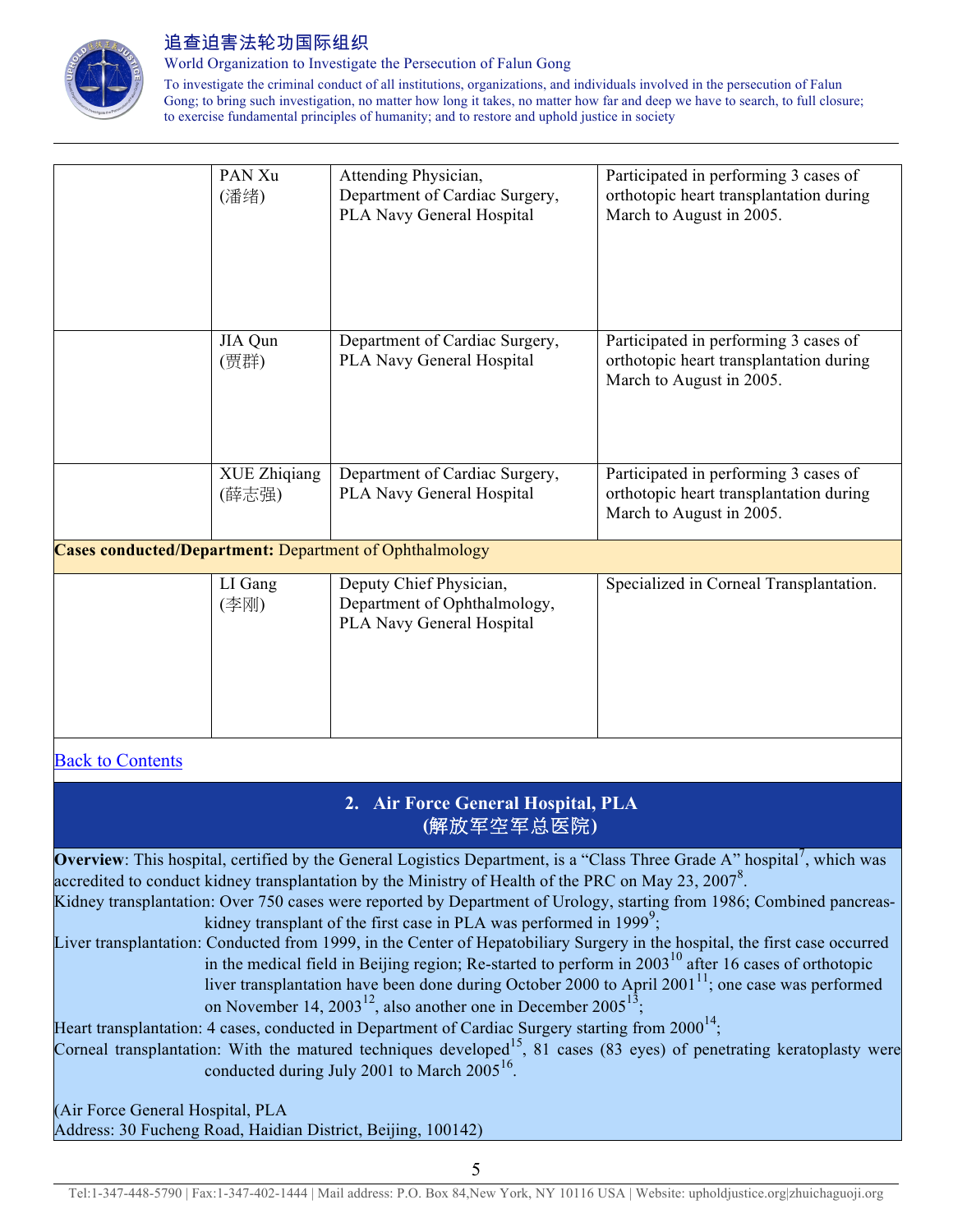

World Organization to Investigate the Persecution of Falun Gong

| <b>Photo</b> | <b>Name</b>                                                                                                                                                                                   | <b>Title and Affiliated Institution</b>                                                                                                                                                                                                                    | <b>Organ Harvesting Cases Involved</b><br>and/or Organ Procurement Situation                                                                                                                                                                                                          |  |  |
|--------------|-----------------------------------------------------------------------------------------------------------------------------------------------------------------------------------------------|------------------------------------------------------------------------------------------------------------------------------------------------------------------------------------------------------------------------------------------------------------|---------------------------------------------------------------------------------------------------------------------------------------------------------------------------------------------------------------------------------------------------------------------------------------|--|--|
|              | Cases conducted/Department: Over 750 cases were reported by Department of Urology, starting from 1986; Combined<br>pancreas-kidney transplant of the first case in PLA was performed in 1999. |                                                                                                                                                                                                                                                            |                                                                                                                                                                                                                                                                                       |  |  |
|              | HONG Quan<br>(洪泉)                                                                                                                                                                             | Chief Physician,<br>Deputy Director,<br>Department of Urology,<br>Air Force General Hospital, PLA;<br>Member, Beijing Society of Organ<br>Transplantation, The Chinese<br>Medical Association (CMA);<br>Member, Society of Organ<br>Transplantation of PLA | Participated in performing 292 cases of<br>kidney transplantation organized by<br>China-Japan Friendship Hospital, Jilin<br>University during March 2000 to May<br>2003;<br>Participated in performing kidney<br>transplantation for 12 cases during<br>January 2001 to October 2004. |  |  |
|              | <b>SUN Bin</b><br>(孙斌)                                                                                                                                                                        | Deputy Chief Physician,<br>Department of Urology,<br>Air Force General Hospital, PLA;<br>Member, Youth Committee, Beijing<br>Society of Organ Transplantation,<br>The Chinese Medical Association<br>(CMA)                                                 | Participated in performing 26 cases of<br>kidney transplantation during January<br>2002 to January 2007.                                                                                                                                                                              |  |  |
|              | LI Xianchu<br>(李贤初)                                                                                                                                                                           | Chief Physician, Professor,<br>Department of Urology,<br>Air Force General Hospital, PLA;<br>Member, Chinese Society of<br>Kidney Transplantation and<br>Dialysis                                                                                          | Preside at conduction of the first case of<br>combined pancreas-kidneys<br>transplantation in the field of transplant<br>of PLA;<br>Participated in performing 12 cases of<br>kidney transplantation during January<br>2001 to October 2004.                                          |  |  |
|              | <b>WANG Zehou</b><br>(汪泽厚)                                                                                                                                                                    | Chief Physician, Professor,<br>Department of Urology,<br>Air Force General Hospital, PLA                                                                                                                                                                   | Participated in performing 26 cases of<br>kidney transplantation during January<br>2002 to January 2007.                                                                                                                                                                              |  |  |
|              | YAO Zhiyong<br>(姚志勇)                                                                                                                                                                          | Department of Urology,<br>Air Force General Hospital, PLA                                                                                                                                                                                                  | Participated in performing 26 cases of<br>kidney transplantation during January<br>2002 to January 2007.                                                                                                                                                                              |  |  |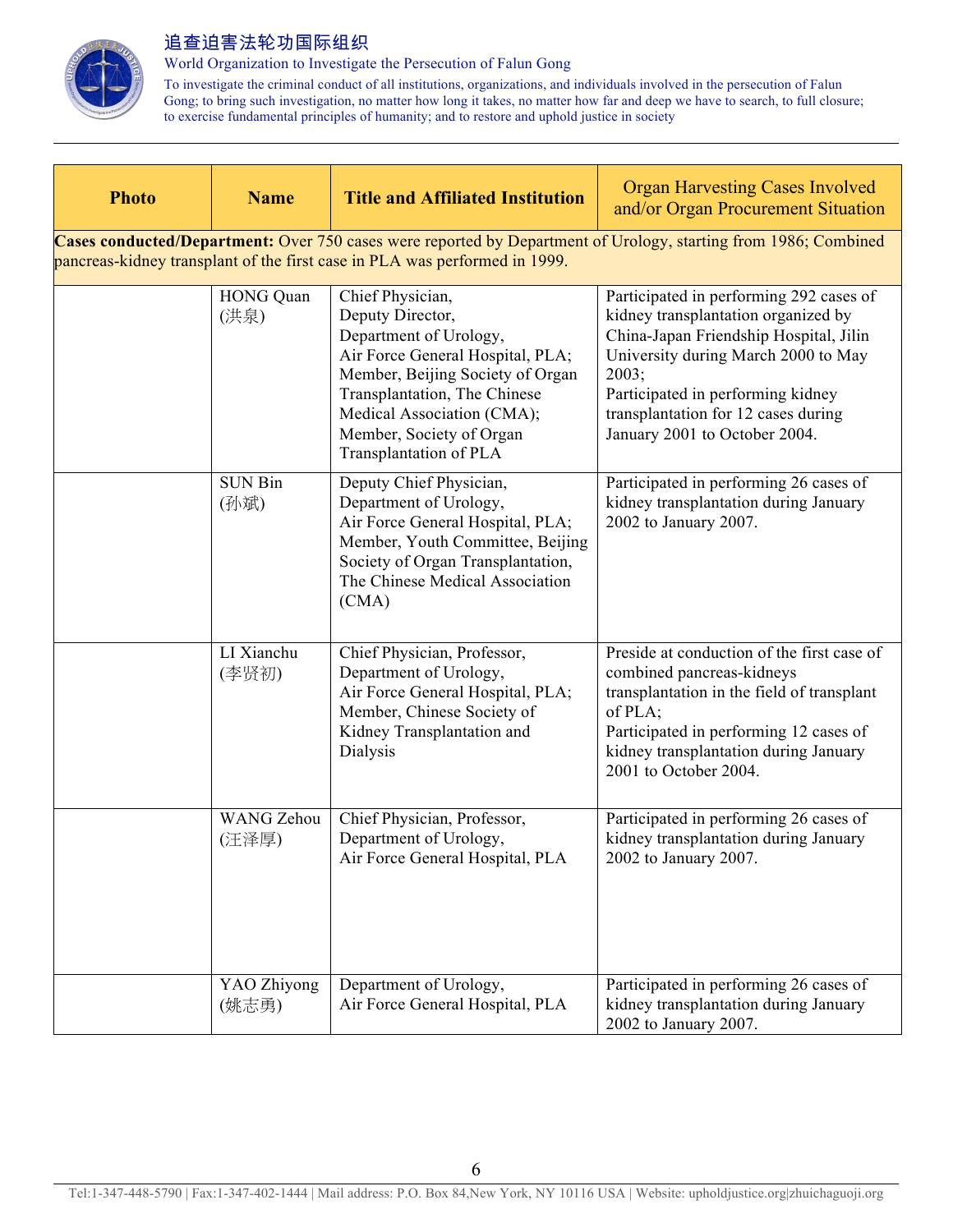

World Organization to Investigate the Persecution of Falun Gong

| <b>FENG</b><br>Fuchuan<br>(冯富川)  | Deputy Chief Physician,<br>Department of Urology,<br>Air Force General Hospital, PLA                  | Participated in performing 12 cases of<br>kidney transplantation during January<br>2001 to October 2004.  |
|----------------------------------|-------------------------------------------------------------------------------------------------------|-----------------------------------------------------------------------------------------------------------|
| SHI Xiaomin<br>(石孝民)             | Department of Urology,<br>Air Force General Hospital, PLA                                             | Participated in performing 12 cases of<br>kidney transplantation during January<br>2001 to October 2004.  |
| <b>ZHANG</b><br>Zhichao<br>(张志超) | Department of Urology,<br>Air Force General Hospital, PLA                                             | Participated in performing 12 cases of<br>kidney transplantation during January<br>2001 to October 2004.  |
| <b>ZHOU</b><br>Gaobiao<br>(周高标)  | Deputy Chief Physician,<br>Department of Urology,<br>Air Force General Hospital, PLA                  | Participated in performing 22 cases of<br>kidney transplantation during January<br>2002 to December 2006. |
| LIU<br>Yongsheng<br>(刘永胜)        | Department of Urology,<br>Air Force General Hospital, PLA                                             | Participated in performing 22 cases of<br>kidney transplantation during January<br>2002 to December 2006. |
| PAN<br>Guangxin<br>(潘广新)         | Deputy Chief Physician,<br>Department of Urology,<br>Air Force General Hospital, PLA                  | Participated in performing 22 cases of<br>kidney transplantation during January<br>2002 to December 2006. |
| GUO Heqing<br>(郭和清)              | Chief Physician, Professor,<br>Director,<br>Department of Urology,<br>Air Force General Hospital, PLA | Participated in performing 22 cases of<br>kidney transplantation during January<br>2002 to December 2006. |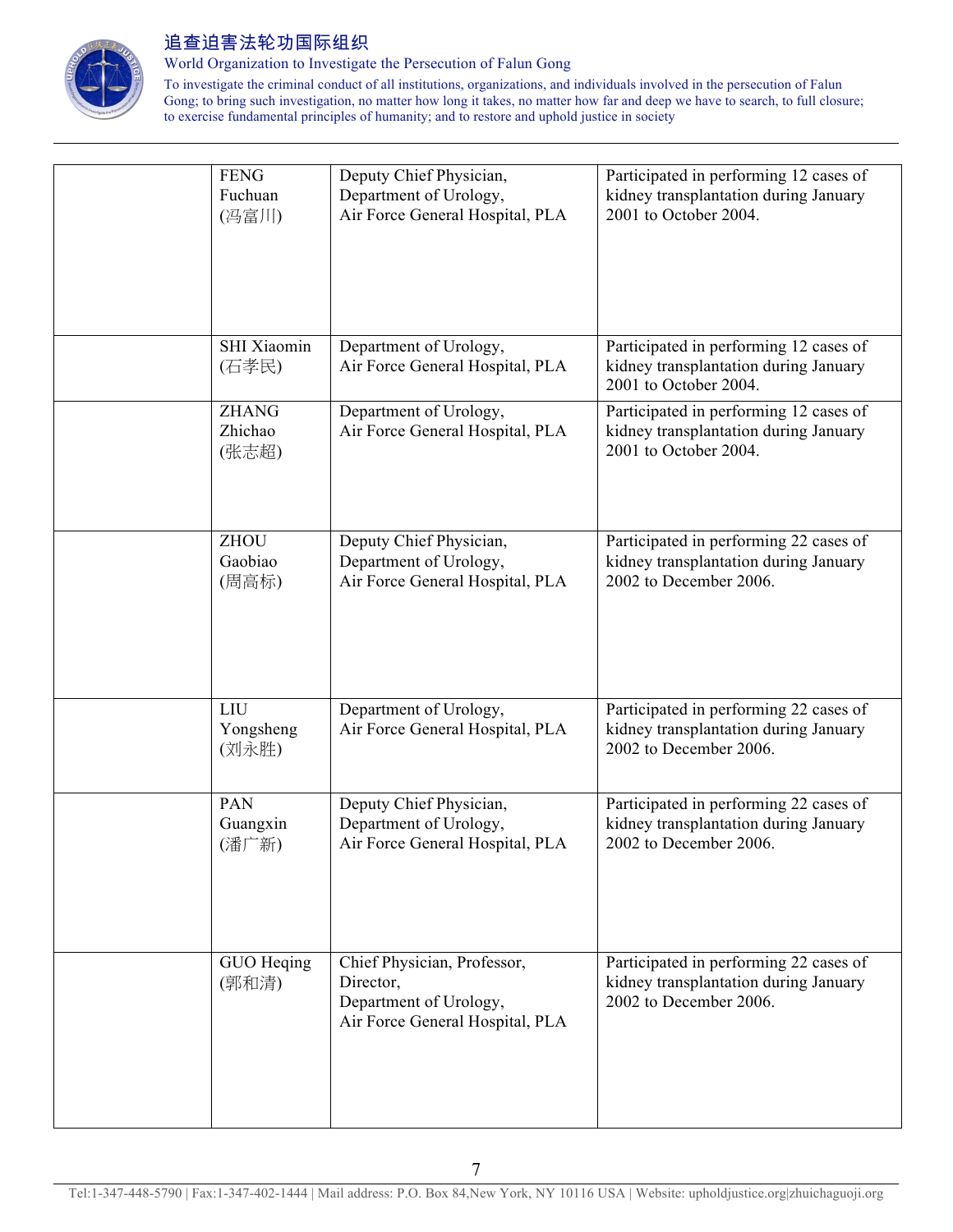

World Organization to Investigate the Persecution of Falun Gong

|       | XING Jizhang<br>(邢继章)<br>MU Dawei<br>(穆大为) | Department of Urology,<br>Air Force General Hospital, PLA<br>Department of Urology,<br>Air Force General Hospital, PLA        | Participated in performing 15 cases of<br>kidney transplantation during January<br>2000 to December 2012.<br>Participated in performing 15 cases of<br>kidney transplantation during January<br>2000 to December 2012.                                                                                                      |
|-------|--------------------------------------------|-------------------------------------------------------------------------------------------------------------------------------|-----------------------------------------------------------------------------------------------------------------------------------------------------------------------------------------------------------------------------------------------------------------------------------------------------------------------------|
|       | SHI Feng<br>(石峰)                           | Department of Urology,<br>Air Force General Hospital, PLA                                                                     | Participated in performing 5 cases of<br>kidney transplantation during April 2002<br>to June 2003.                                                                                                                                                                                                                          |
| 2003. |                                            |                                                                                                                               | Cases conducted/Department: Conducted from 1999, in the Center of Hepatobiliary Surgery in the hospital, the first case<br>occurred in the medical field in Beijing region; and the hospitsl re-started to perform orthotopic liver transplantation in                                                                      |
|       | <b>ZHANG</b><br>Hongyi<br>(张洪义)            | Director,<br>Department of Hepatobiliary<br>Surgery,<br>Air Force General Hospital, PLA                                       | Participated in performing 16 cases of<br>liver transplantation during October 2000<br>to April 2001; in performing one case of<br>liver transplantation on November 14,<br>2003; in performing another one in<br>December 2005;<br>Participated in performing extraction of<br>human organs from 5 "donors" up to<br>2000. |
|       | XU Xinbao<br>(徐新保)                         | Deputy Chief Physician, Associate<br>Professor,<br>Department of Hepatobiliary<br>Surgery,<br>Air Force General Hospital, PLA | Participated in performing one case of<br>liver transplantation on November 14,<br>2003; in performing another one in<br>December 2005.                                                                                                                                                                                     |
|       | <b>ZHANG</b><br>Hongyi<br>(张宏义)            | Deputy Chief Physician,<br>Department of Hepatobiliary<br>Surgery,<br>Air Force General Hospital, PLA                         | Participated in performing one case of<br>liver transplantation on November 14,<br>2003; in performing another one in<br>December 2005;<br>Participated in performing extraction of<br>human organs from 5 "donors" up to<br>2000.                                                                                          |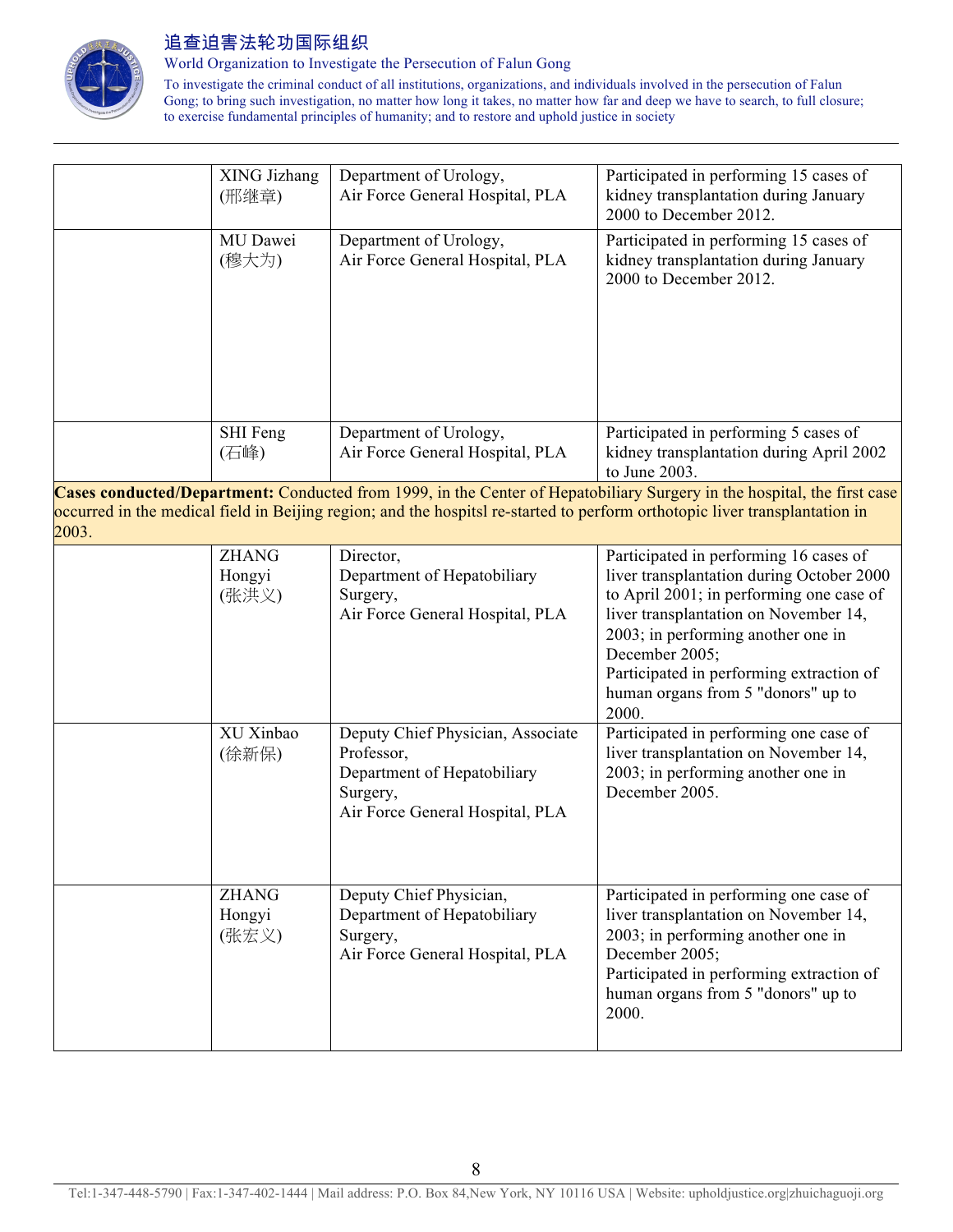

World Organization to Investigate the Persecution of Falun Gong

|                                                         | HE Xiaojun<br>(何晓军)              | Deputy Chief Physician,<br>Department of Hepatobiliary<br>Surgery,<br>Air Force General Hospital, PLA | Participated in performing one case of<br>liver transplantation on November 14,<br>2003; in performing another one in<br>December 2005;<br>Participated in performing extraction of<br>human organs from 5 "donors" up to<br>2000. |
|---------------------------------------------------------|----------------------------------|-------------------------------------------------------------------------------------------------------|------------------------------------------------------------------------------------------------------------------------------------------------------------------------------------------------------------------------------------|
|                                                         | LIU Chengli<br>(刘承利)             | Deputy Chief Physician,<br>Department of Hepatobiliary<br>Surgery,<br>Air Force General Hospital, PLA | Participated in performing one case of<br>liver transplantation on November 14,<br>2003; in performing another one in<br>December 2005.                                                                                            |
|                                                         | <b>ZHANG Hui</b><br>(张辉)         | Department of Hepatobiliary<br>Surgery,<br>Air Force General Hospital, PLA                            | Participated in performing one case of<br>liver transplantation on November 14,<br>2003; in performing another one in<br>December 2005.                                                                                            |
|                                                         | XIAO Mei<br>(肖梅)                 | Department of Hepatobiliary<br>Surgery,<br>Air Force General Hospital, PLA                            | Participated in performing one case of<br>liver transplantation on November 14,<br>2003; in performing another one in<br>December 2005.                                                                                            |
|                                                         | <b>FENG</b><br>Zhiqiang<br>(冯志强) | Department of Hepatobiliary<br>Surgery,<br>Air Force General Hospital, PLA                            | Participated in performing one case of<br>liver transplantation on November 14,<br>2003.                                                                                                                                           |
|                                                         | ZHAO Gang<br>(赵刚)                | Department of Hepatobiliary<br>Surgery,<br>Air Force General Hospital, PLA                            | Participated in performing one case of<br>liver transplantation on November 14,<br>2003.                                                                                                                                           |
|                                                         |                                  | <b>Cases conducted/Department: Department of Cardiac Surgery</b>                                      |                                                                                                                                                                                                                                    |
|                                                         | <b>YANG</b><br>Junmin<br>(杨军民)   | Chief Physician,<br>Director,<br>Department of Cardiac Surgery,<br>Air Force General Hospital, PLA    | Participated from 2000, in performing 4<br>cases of heart transplantation, one of<br>which was stated the first of combined<br>heart-kidney transplantations nationwide.                                                           |
| Cases conducted/Department: Department of Ophthalmology |                                  |                                                                                                       |                                                                                                                                                                                                                                    |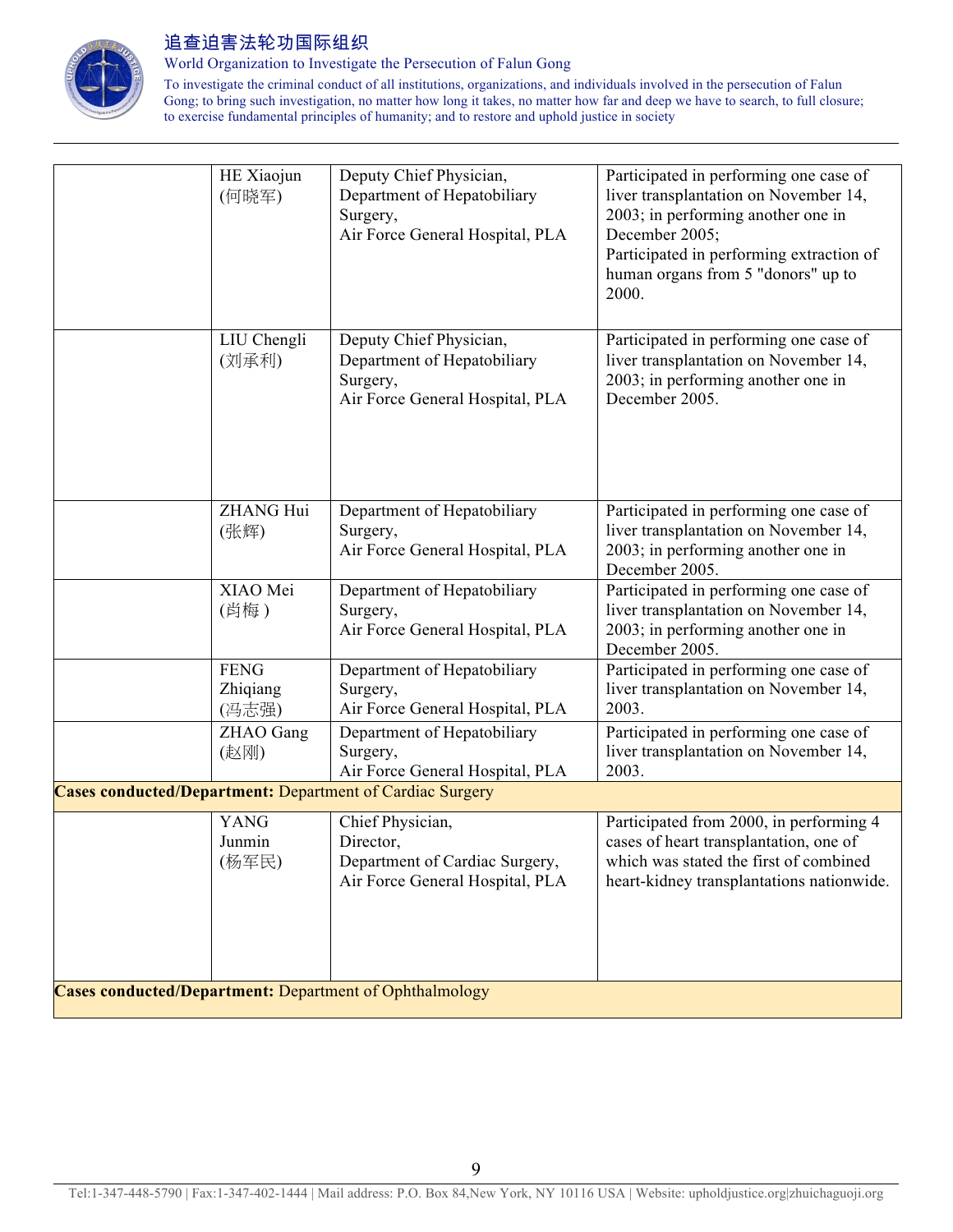

World Organization to Investigate the Persecution of Falun Gong

| <b>WANG</b> Enpu<br>(王恩普)       | Director,<br>Department of Ophthalmology,<br>Air Force General Hospital, PLA                            | Participated in performing 81 cases (83<br>eyes) of penetrating corneal<br>transplantation during July 2001 to<br>March 2005; also in performing during<br>the same period, extraction of corneas for<br>these 81 cases (83 eyes) from "donors"<br>(age, 18-35 yrs; no local eye diseases,<br>diseases in major organs, or transmissible<br>diseases) processed within $0.5 \sim 6$ hours<br>after their death.   |
|---------------------------------|---------------------------------------------------------------------------------------------------------|-------------------------------------------------------------------------------------------------------------------------------------------------------------------------------------------------------------------------------------------------------------------------------------------------------------------------------------------------------------------------------------------------------------------|
| <b>YANG</b><br>Chunyan<br>(杨春燕) | Chief Physician,<br>Deputy Director,<br>Department of Ophthalmology,<br>Air Force General Hospital, PLA | Participated in performing one cases of<br>corneal transplantation and<br>phacoemulsification cataract surgery in<br>December 2012.                                                                                                                                                                                                                                                                               |
| LI Dan<br>(李丹)                  | Chief Physician,<br>Deputy Director,<br>Department of Ophthalmology,<br>Air Force General Hospital, PLA | Participated in performing penetrating<br>corneal transplantation for 81 cases (83<br>eyes) during July 2001 to March 2005;<br>also in performing during the same<br>period, extraction of corneas for these 81<br>cases (83 eyes) from "donors" (age, 18-<br>35 yrs; no local eye diseases, diseases in<br>major organs, or transmissible diseases)<br>processed within $0.5 \sim 6$ hours after their<br>death. |
| LIU Yong<br>(刘勇)                | Department of Ophthalmology,<br>Air Force General Hospital, PLA                                         | Participated in performing penetrating<br>corneal transplantation for 81 cases (83<br>eyes) during July 2001 to March 2005;<br>also in performing during the same<br>period, extraction of corneas for these 81<br>cases (83 eyes) from "donors" (age, 18-<br>35 yrs; no local eye diseases, diseases in<br>major organs, or transmissible diseases)<br>processed within $0.5 \sim 6$ hours after their<br>death. |
| SUN Yonghua<br>(孙永华)            | Department of Ophthalmology,<br>Air Force General Hospital, PLA                                         | Participated in performing penetrating<br>corneal transplantation for 81 cases (83<br>eyes) during July 2001 to March 2005;<br>also in performing during the same<br>period, extraction of corneas for these 81<br>cases (83 eyes) from "donors" (age, 18-<br>35 yrs; no local eye diseases, diseases in<br>major organs, or transmissible diseases)<br>processed within $0.5 \sim 6$ hours after their<br>death. |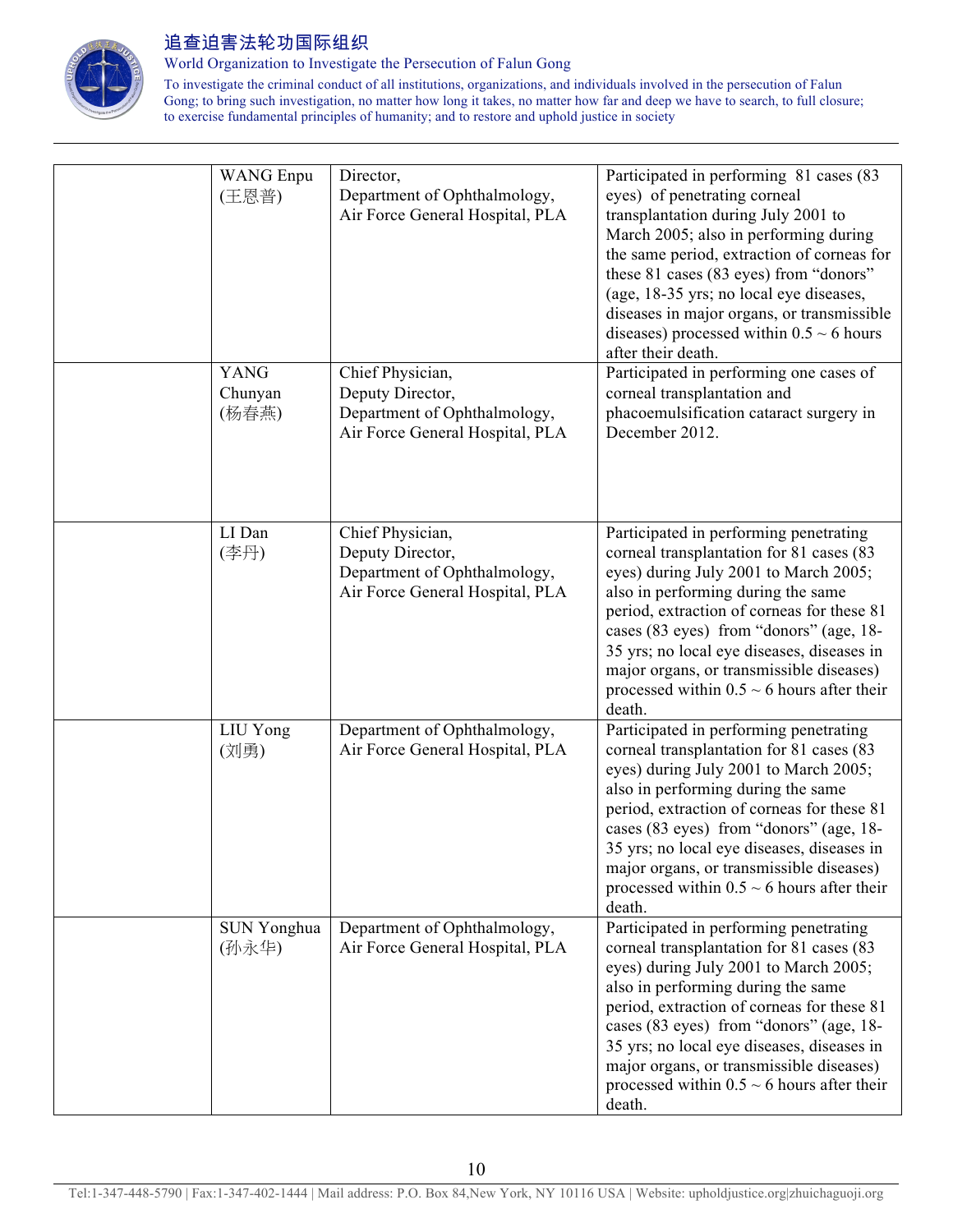

World Organization to Investigate the Persecution of Falun Gong

To investigate the criminal conduct of all institutions, organizations, and individuals involved in the persecution of Falun Gong; to bring such investigation, no matter how long it takes, no matter how far and deep we have to search, to full closure; to exercise fundamental principles of humanity; and to restore and uphold justice in society

| RU Haixia<br>(茹海霞) | Department of Ophthalmology,<br>Air Force General Hospital, PLA | Participated in performing penetrating<br>corneal transplantation for 81 cases (83<br>eyes) during July 2001 to March 2005;<br>also in performing during the same<br>period, extraction of corneas for these 81<br>cases (83 eyes) from "donors" (age, 18-<br>35 yrs; no local eye diseases, diseases in |
|--------------------|-----------------------------------------------------------------|----------------------------------------------------------------------------------------------------------------------------------------------------------------------------------------------------------------------------------------------------------------------------------------------------------|
|                    |                                                                 | major organs, or transmissible diseases)<br>processed within $0.5 \sim 6$ hours after their<br>death.                                                                                                                                                                                                    |

#### Back to Contents

# **3. The Second Artillery General Hospital of Chinese People's Liberation Army (**解放军第二炮兵总医院**)**

**Overview** : This is a " Class Three Grade A " hospital<sup>17</sup>, which was accredited to conduct liver transplantation by the National Health and Family Planning Commission of the PRC on August 1, 2013<sup>18</sup>. Liver Transplantation: Liver Transplant Center was established in July 2004<sup>19</sup>; more than 150 cases of liver transplantation

were conducted in Department of Hepatobiliary Surgery<sup>20</sup>.

Kidney Transplantation: Dozens of cases of kidney transplantation (including related donor renal transplantation) were reported in Department of Urology<sup>21</sup>.

(The Second Artillery General Hospital of Chinese People's Liberation Army

Address: 16 Xinjiekouwai Street, Xicheng District, Beijing 100088)

| <b>Photo</b>                                                                                                                                                                         | <b>Name</b>                     | <b>Title and Affiliated Institution</b>                                                                                                                                                                                                                                        | <b>Organ Harvesting Cases Involved</b><br>and/or Organ Procurement Situation                                                                                                                                                                                                                       |
|--------------------------------------------------------------------------------------------------------------------------------------------------------------------------------------|---------------------------------|--------------------------------------------------------------------------------------------------------------------------------------------------------------------------------------------------------------------------------------------------------------------------------|----------------------------------------------------------------------------------------------------------------------------------------------------------------------------------------------------------------------------------------------------------------------------------------------------|
| Cases conducted/Department: Liver Transplant Center was established in July 2004; more than 150 cases of liver<br>transplantation, conducted in Department of Hepatobiliary Surgery. |                                 |                                                                                                                                                                                                                                                                                |                                                                                                                                                                                                                                                                                                    |
|                                                                                                                                                                                      | <b>ZHOU</b><br>Dinghua<br>(周丁华) | Chief Physician,<br>Department of Hepatobiliary;<br>Director, Hepatobiliary Diseases<br>Research Center,<br>Vice President,<br>The Second Artillery General<br>Hospital of Chinese People's<br>Liberation Army;<br>Standing Member, Society of Organ<br>Transplantation of PLA | Participated ever in preforming more<br>than 150 cases of different types of liver<br>transplantation;<br>Participated in performing fast extraction<br>of livers from 103 "donors" (healthy<br>young people during life) with parameter<br>of warm ischemia time 0-5 min, during<br>2004 to 2007. |
|                                                                                                                                                                                      | <b>ZHOU</b><br>Ningxin<br>(周宁新) | Chief Physician,<br>Department of Hepatobiliary,<br>The Second Artillery General<br>Hospital of Chinese People's<br>Liberation Army                                                                                                                                            | Participated in performing 160 cases of<br>liver transplantation organized by<br>Chinese People's Liberation Army<br>General Hospital, during June 2002 to<br>September 2006.                                                                                                                      |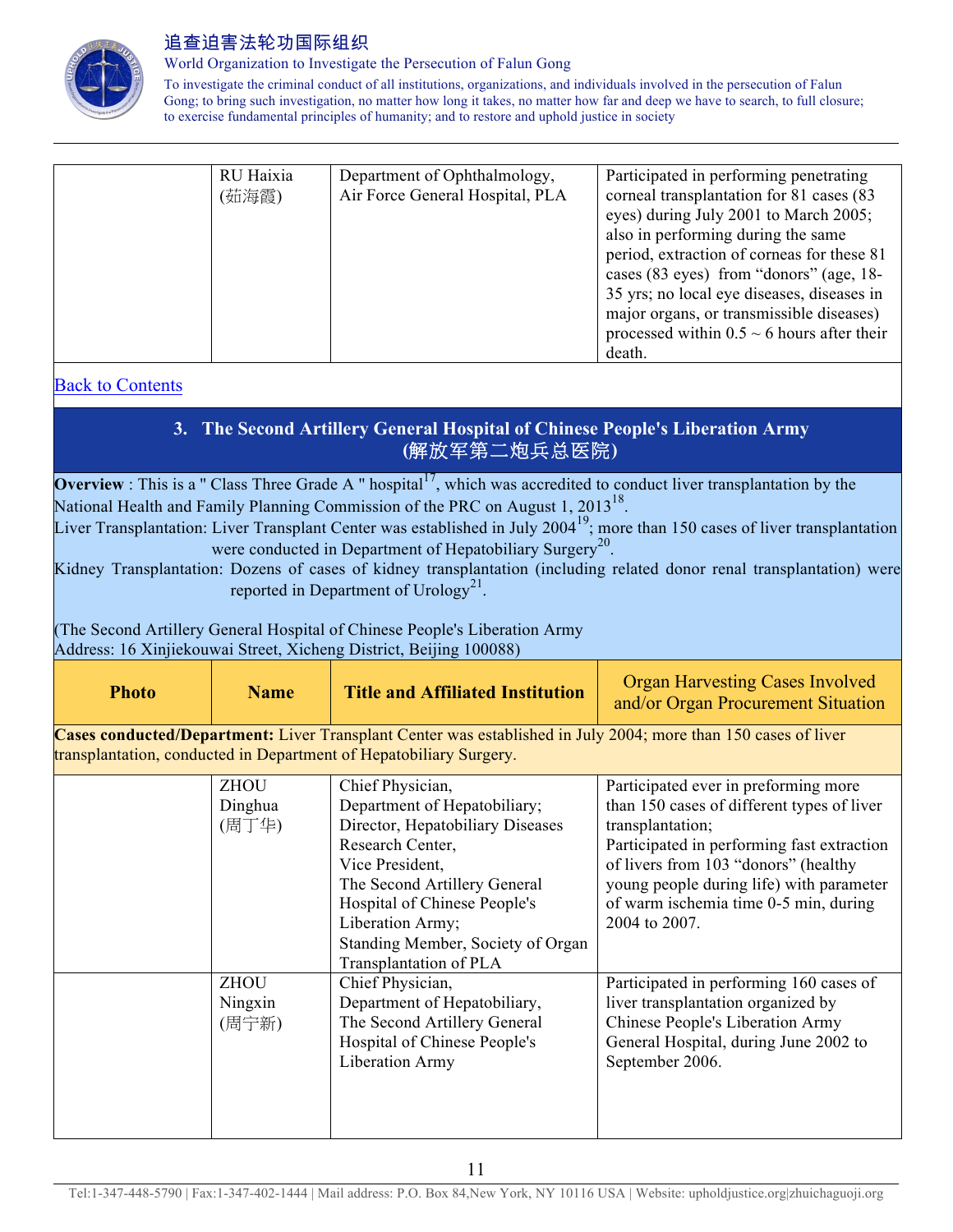

World Organization to Investigate the Persecution of Falun Gong

| <b>WAN</b><br>Baodong<br>(万葆冬) | Chief Physician,<br>Department of General Surgery,<br>The Second Artillery General<br>Hospital of Chinese People's<br><b>Liberation Army</b>                                       | Participated in performing 103 cases of<br>liver transplantation during 2004 to 2007;<br>Participated in performing fast extraction<br>of livers from 103 "donors" (healthy<br>young people during life) with parameter<br>of warm ischemia time 0-5 min, during<br>2004 to 2007. |
|--------------------------------|------------------------------------------------------------------------------------------------------------------------------------------------------------------------------------|-----------------------------------------------------------------------------------------------------------------------------------------------------------------------------------------------------------------------------------------------------------------------------------|
| <b>JIANG Hezuo</b><br>(姜合作)    | Chief Physician,<br>Department of General Surgery,<br>The Second Artillery General<br>Hospital of Chinese People's<br><b>Liberation Army</b>                                       | Specialized in Liver Transplantation.                                                                                                                                                                                                                                             |
| LIU Quanda<br>(刘全达)            | Deputy Chief Physician,<br>Deputy Director, Second Ward,<br>Department of Hepatobiliary,<br>The Second Artillery General<br>Hospital of Chinese People's<br><b>Liberation Army</b> | Participated in performing 6 cases of<br>liver transplantation during 2002 to 2004.                                                                                                                                                                                               |
| LV Wei<br>(吕伟)                 | Deputy Chief Physician,<br>Deputy Director, Third Ward,<br>Department of Hepatobiliary,<br>The Second Artillery General<br>Hospital of Chinese People's<br><b>Liberation Army</b>  | Participated in performing 19 cases of<br>liver transplantation during April 2011 to<br>July 2012.                                                                                                                                                                                |
| ZHAO Wei<br>(赵玮)               | Deputy Chief Physician,<br>Department of Hepatobiliary,<br>The Second Artillery General<br>Hospital of Chinese People's<br>Liberation Army                                         | Participated in performing 103 cases of<br>liver transplantation during 2004 to 2007;<br>Participated in performing fast extraction<br>of livers from 103 "donors" (healthy<br>young people during life) with parameter<br>of warm ischemia time 0-5 min, during<br>2004 to 2007. |
| XIA Qijun<br>(夏启俊)             | Department of Hepatobiliary,<br>The Second Artillery General<br>Hospital of Chinese People's<br><b>Liberation Army</b>                                                             | Participated in performing 103 cases of<br>liver transplantation during 2004 to 2007;<br>Participated in performing fast extraction<br>of livers from 103 "donors" (healthy<br>young people during life) with parameter<br>of warm ischemia time 0-5 min, during<br>2004 to 2007. |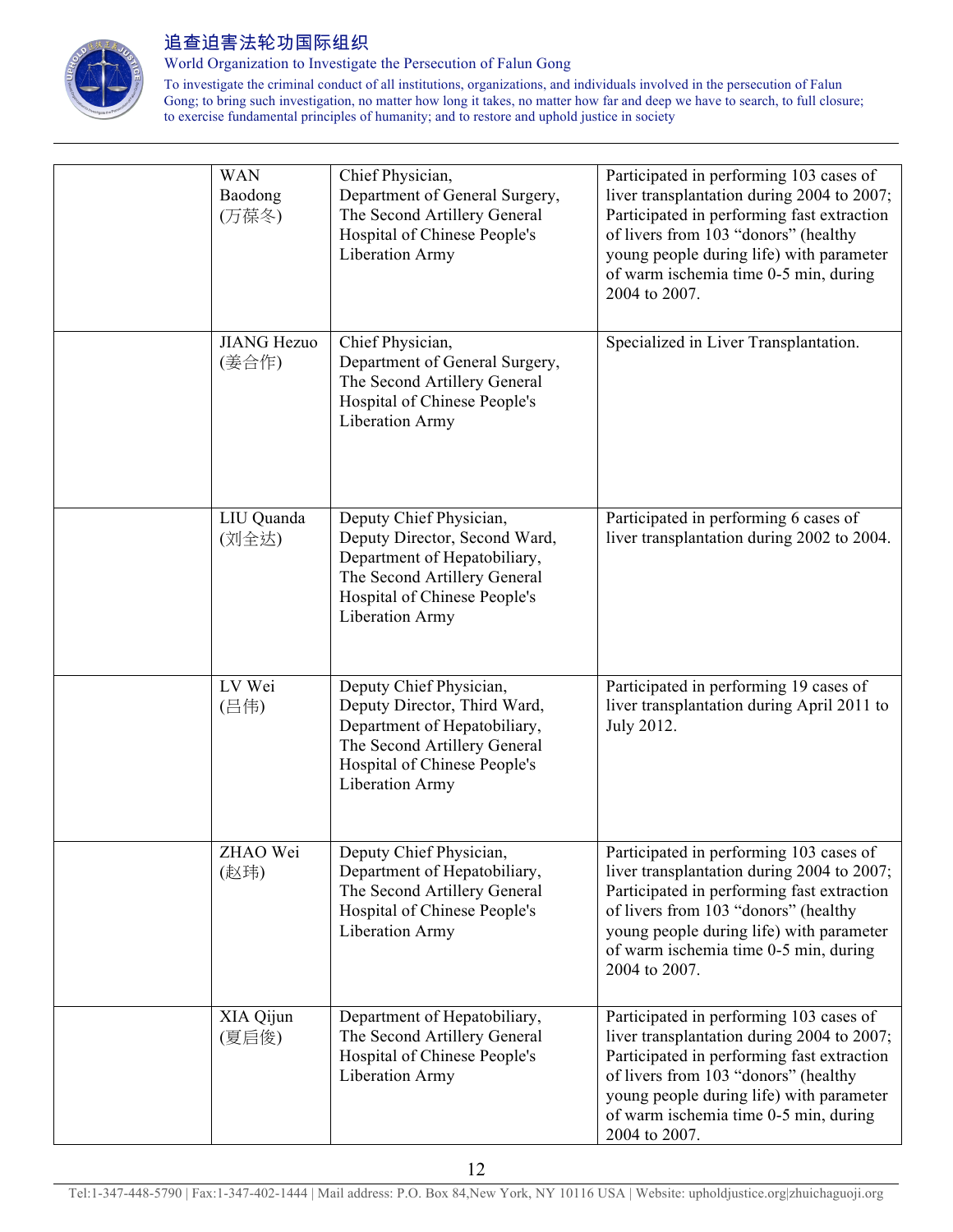

World Organization to Investigate the Persecution of Falun Gong

| WEI Bing<br>(卫冰)                  | Department of Hepatobiliary,<br>The Second Artillery General<br>Hospital of Chinese People's<br><b>Liberation Army</b>                                                                                            | Participated in performing 103 cases of<br>liver transplantation during 2004 to 2007;<br>Participated in performing fast extraction<br>of livers from 103 "donors" (healthy<br>young people during life) with parameter<br>of warm ischemia time 0-5 min, during<br>2004 to 2007. |
|-----------------------------------|-------------------------------------------------------------------------------------------------------------------------------------------------------------------------------------------------------------------|-----------------------------------------------------------------------------------------------------------------------------------------------------------------------------------------------------------------------------------------------------------------------------------|
| YAN Tao<br>(闫涛)                   | Deputy Chief Physician,<br>Department of Hepatobiliary,<br>The Second Artillery General<br>Hospital of Chinese People's<br>Liberation Army;<br>Member, Youth Committe, Society<br>of Organ Transplantation of PLA | Participated in performing 19 cases of<br>liver transplantation during April 2011 to<br>July 2012.                                                                                                                                                                                |
| <b>WANG</b><br>Zhengming<br>(王争明) | Attending Physician,<br>Department of Hepatobiliary,<br>The Second Artillery General<br>Hospital of Chinese People's<br>Liberation Army                                                                           | Participated in performing 19 cases of<br>liver transplantation during April 2011 to<br>July 2012.                                                                                                                                                                                |
| <b>ZHANG</b><br>Jianhua<br>(张建华)  | Department of Hepatobiliary,<br>The Second Artillery General<br>Hospital of Chinese People's<br>Liberation Army                                                                                                   | Participated in performing 19 cases of<br>liver transplantation during April 2011 to<br>July 2012.                                                                                                                                                                                |
| <b>WANG</b><br>Guojing<br>(王国经)   | Attending Physician,<br>Department of Hepatobiliary,<br>The Second Artillery General<br>Hospital of Chinese People's<br><b>Liberation Army</b>                                                                    | Participated in performing 19 cases of<br>liver transplantation during April 2011 to<br>July 2012.                                                                                                                                                                                |
| <b>ZHANG Yu</b><br>(张宇)           | Department of Hepatobiliary,<br>The Second Artillery General<br>Hospital of Chinese People's<br>Liberation Army                                                                                                   | Participated in performing 19 cases of<br>liver transplantation during April 2011 to<br>July 2012.                                                                                                                                                                                |
| JIN Zhitao<br>(靳志涛)               | Department of Interventional<br>Radiology,<br>The Second Artillery General<br>Hospital of Chinese People's<br>Liberation Army                                                                                     | Participated in performing 6 cases of<br>liver transplantation during 2002 to 2004.                                                                                                                                                                                               |
| XU Xiaoya<br>(许小亚)                | Department of Hepatobiliary,<br>The Second Artillery General<br>Hospital of Chinese People's<br>Liberation Army                                                                                                   | Participated in performing 6 cases of<br>liver transplantation during 2002 to 2004.                                                                                                                                                                                               |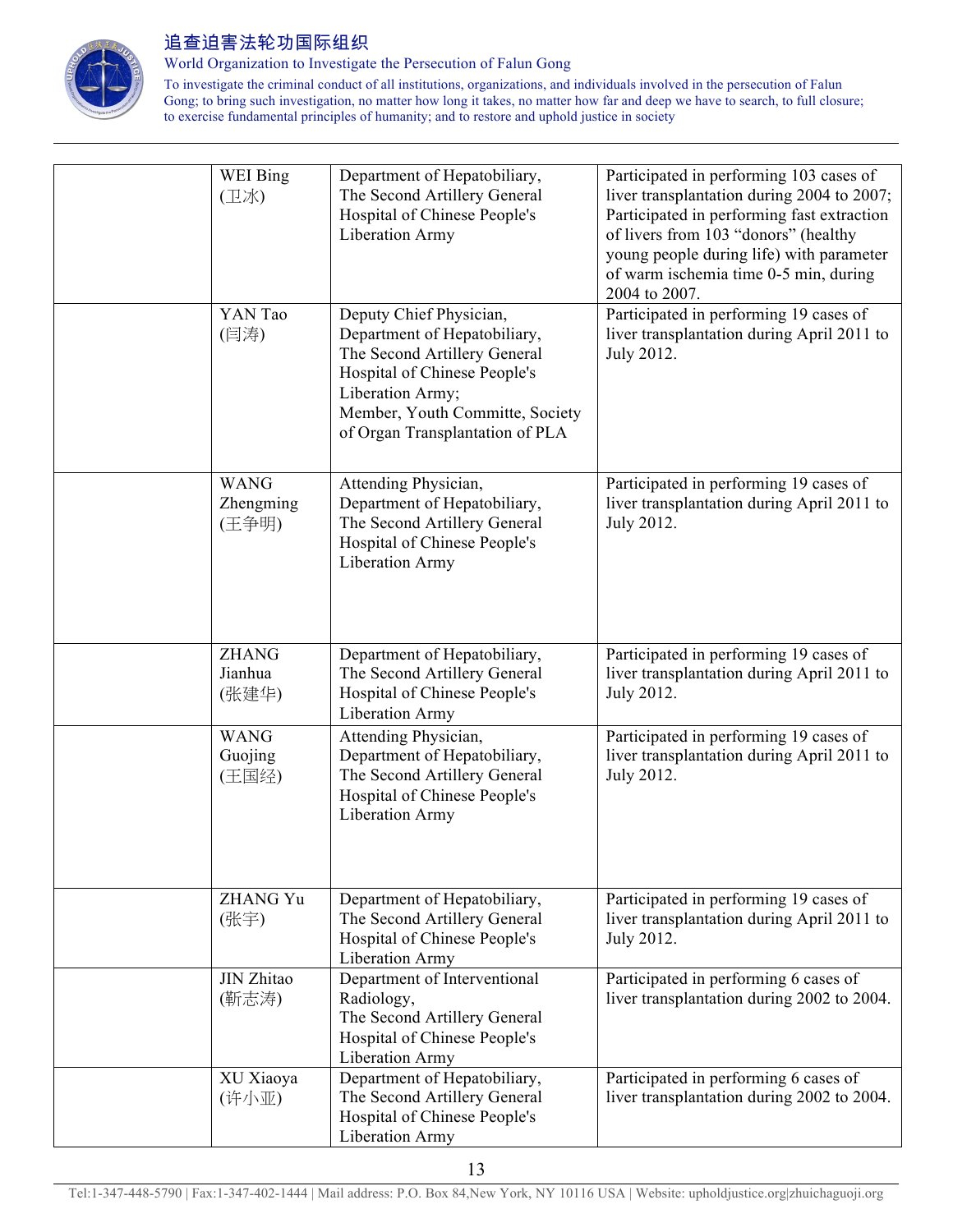

World Organization to Investigate the Persecution of Falun Gong

|                                                                | LI Zhaoyang<br>(李朝阳)            | Deputy Chief Physician,<br>Department of Hepatobiliary,<br>The Second Artillery General<br>Hospital of Chinese People's<br>Liberation Army | Provided ever aid to several other "Class<br>Three Grade A" hospitals in 5 provinces<br>nationwide for performing about one<br>hundred cases of liver transplantation.                                              |
|----------------------------------------------------------------|---------------------------------|--------------------------------------------------------------------------------------------------------------------------------------------|---------------------------------------------------------------------------------------------------------------------------------------------------------------------------------------------------------------------|
| transplantation), conducted in Department of Urology.          |                                 | Cases conducted/Department: Dozens of cases of kidney transplantation (including related "donor" renal                                     |                                                                                                                                                                                                                     |
|                                                                | ZOU Lian<br>(邹练)                | Chief Physician,<br>Department of Urology,<br>The Second Artillery General<br>Hospital of Chinese People's<br>Liberation Army              | Participated ever in performing several<br>dozens of cases of kidney transplantation<br>(including related donor renal<br>transplantation).                                                                         |
|                                                                | <b>ZHANG</b><br>Xiaoyi<br>(张晓毅) | Deputy Chief Physician,<br>Department of Urology,<br>The Second Artillery General<br>Hospital of Chinese People's<br>Liberation Army       | Specialized in kidney transplantation.                                                                                                                                                                              |
|                                                                | <b>ZENG</b><br>Xiangfu<br>(曾祥福) | Chief Physician, Professor,<br>Department of Urology,<br>The Second Artillery General<br>Hospital of Chinese People's<br>Liberation Army   | Participated in performing over 800 cases<br>of kidney transplantation from 1977; also<br>provided aid to several hospitals in cities<br>nationwide or military hospitals for<br>performing kidney transplantation. |
| <b>Cases conducted/Department:</b> Department of Ophthalmology |                                 |                                                                                                                                            |                                                                                                                                                                                                                     |
|                                                                | WEI Lin<br>(魏琳)                 | Deputy Chief Physician,<br>Department of Ophthalmology,<br>The Second Artillery General<br>Hospital of Chinese People's<br>Liberation Army | Specialized in corneal transplantation and<br>others related.                                                                                                                                                       |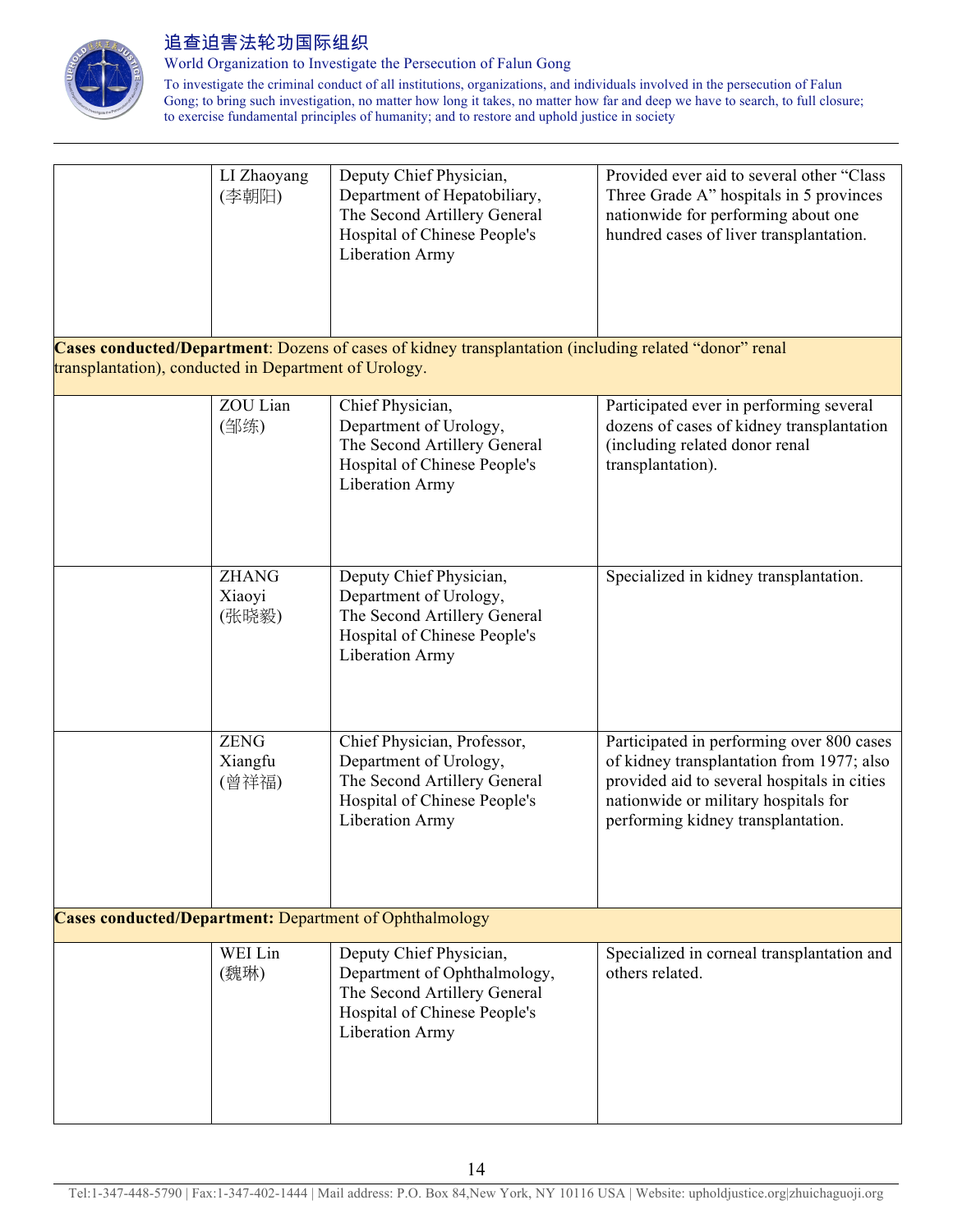

World Organization to Investigate the Persecution of Falun Gong

To investigate the criminal conduct of all institutions, organizations, and individuals involved in the persecution of Falun Gong; to bring such investigation, no matter how long it takes, no matter how far and deep we have to search, to full closure; to exercise fundamental principles of humanity; and to restore and uphold justice in society

# Back to Contents

 $<sup>1</sup>$  PLA Navy General Hospital website, Overview (of the hospital)</sup> 《中国人民解放军海军总医院》医院简介

<sup>2</sup> National Health and Family Planning Commission of the PRC website, about

The List of Hospitals Accredited to Perform Human Organ Transplant (released on August 1, 2013)

 《中华人民共和国国家卫生和计划生育委员会网站》2013 年 8 月 1 日"已批准开展人体器官移植项目的医院名 单"

<sup>3</sup> PLA Navy General Hospital website (Department of Hepatobiliary Surgery), for Introduction of, Liver Transplantation procedures

《北京海军总医院(肝胆外科)》肝脏移植手术

<sup>4</sup> PLA Navy General Hospital website (Department of Urology), for Introduction of, Kidney Transplantation procedures 《海军总医院泌尿外科》肾移植—新技术

<sup>5</sup> XIE Shui-ben, ZHANG Zai-gao, BEI Ya-jun, XUE Zhi-qiang, JIANG Xiang-wei, ZHAO Zhe, Li Han. Longer protecting time of donated hearts for orthotopic heart transplantation (3 cases report). JOURNAL OF CARDIOVASCULAR AND PULMONARY DISEASES 2006; 25 (4): 241, 243. 作者:解水本、张载高、贝亚军、薛志强、姜相伟、赵哲、李寒(100037,北京,海军总医院心外科); 《心肺 血管病杂志》2006年 25 卷 04 期 241,243 页(英文期刊名: JOURNAL OF CARDIOVASCULAR AND PULMONARY DISEASES) "3 例供心保护时间较长的原位心脏移植"

<sup>6</sup> PLA Navy General Hospital website, Overview of the Vision Center of Optometry in hospital (released on April 25, 2013) 《中国人民解放军海军总医院》视光学疾病中心 发布时间:2013-04-25

 $<sup>7</sup>$  Air Force General Hospital, PLA website, Overview (of the hospital)</sup> 《空军总医院》医院简介

8 《中华人民共和国国家卫生和计划生育委员会网站》2007 年 08 月 06 日"卫生部办公厅关于做好人体器官移 植诊疗科目登记工作的通知 附件:1、第一批通过卫生部人体器官移植技术临床应用委员会审核医院名单.doc"

<sup>9</sup> Air Force General Hospital, PLA website, for Introduction of, the Department of Urology 《空军总医院》泌尿外科科室简介

 $10$  Air Force General Hospital, PLA website, for Introduction of, the Department of Hepatobiliary Surgery

15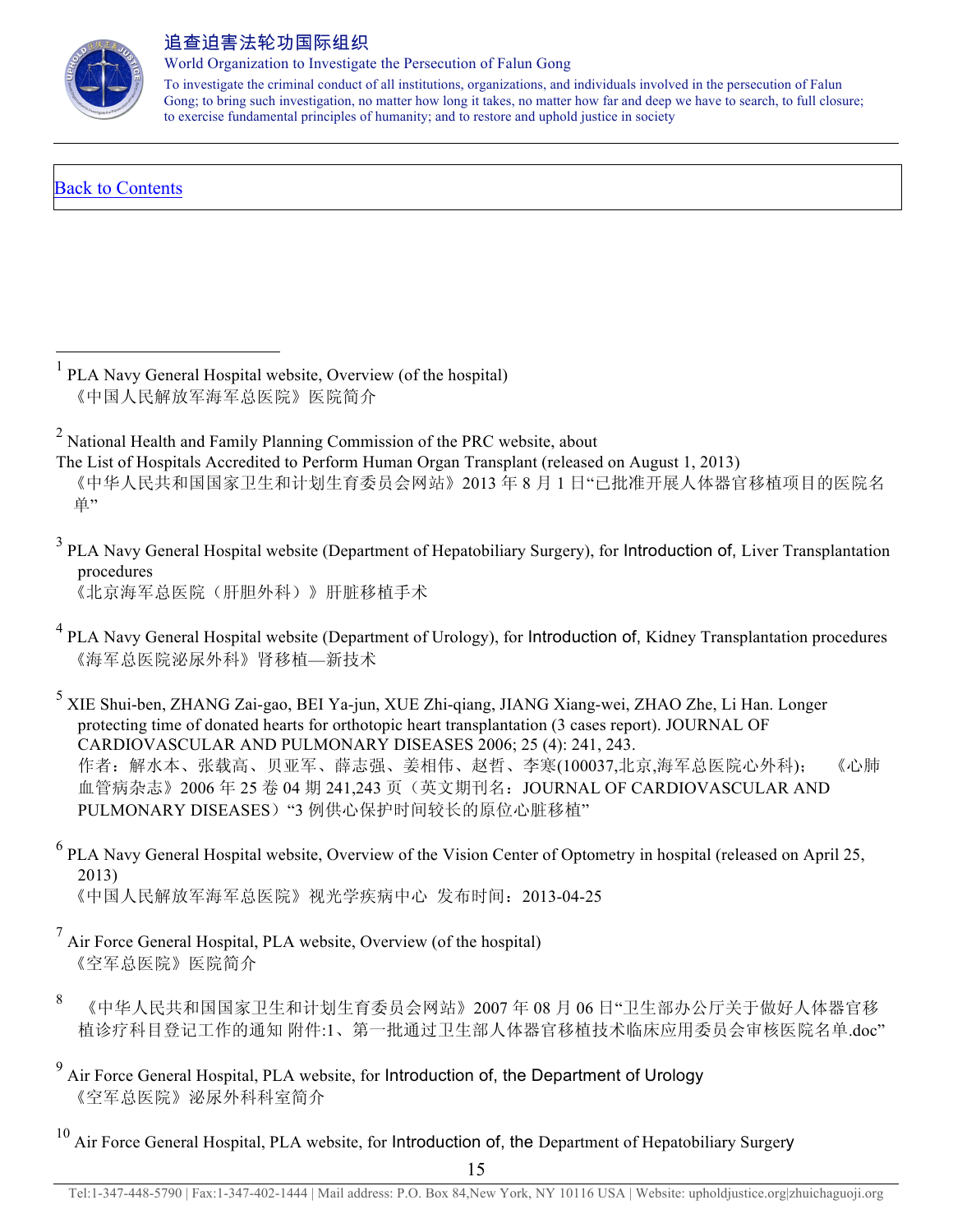

 $\overline{a}$ 

#### 追查迫害法轮功国际组织

World Organization to Investigate the Persecution of Falun Gong

To investigate the criminal conduct of all institutions, organizations, and individuals involved in the persecution of Falun Gong; to bring such investigation, no matter how long it takes, no matter how far and deep we have to search, to full closure; to exercise fundamental principles of humanity; and to restore and uphold justice in society

《空军总医院》 肝胆外科 科室简介

<sup>11</sup> ZHANG Hong-yi. Adult-adult living related right liver transplantation. JOURNAL OF GENERAL HOSPITAL OF AIR FORCE 2002; 18(2):63-65, 72. 作者: 张洪义(空军总医院肝胆外科,北京,100036); 《空军总医院学报》2002年18卷 02期 63-65,72页(英

文期刊名: JOURNAL OF GENERAL HOSPITAL OF AIR FORCE) "成人-成人间活体右半肝移植"

<sup>12</sup> XU Xin-bo, ZHANG Hong-yi, LIU Cheng-li, Zhang Hui, XIAO Mei, ZHANG Hong-yi, HE Xiao-jun, FENGZhiqiang, ZHAO Gang. Liver transplantation for recurrence of primary liver carcinoma after resection and therapy of recurrent hepatocellular carcinoma at the liver graft (a long term surviving case and related literature review). JOURNAL OF GENERAL HOSPITAL OF AIR FORCE 2010; 26(2): 70-75. 作者:徐新保、张洪义、刘承利、张辉、肖梅、张宏义、何晓军、冯志强、赵刚(空军总医院肝胆外科,北京 ,100142); 《空军总医院学报》2010 年 26 卷 02 期 70-75 页(英文期刊名:JOURNAL OF GENERAL HOSPITAL OF AIR FORCE)"肝癌切除术后复发患者行肝移植后移植肝再发肝癌的治疗对策——一例长期存 活病例报道并相关文献复习"

<sup>13</sup> XU Xin-bao, ZHANG Hui, LIU Cheng-li, ZHANG Hong-yi, HE Xiao-jun, XIAO Mei, LI Jina, LIU Ying, ZHANG Bo, ZHANG Hong-yi. Effects of congenital asplenia on the patient under going liver transplantation: a case report. JOURNAL OF GENERAL HOSPITAL OF AIR FORCE 2010; 26(3): 133-135. 作者:徐新保、张辉、刘承利、张宏义、何晓军、肖梅、李建、刘颖、张波、张洪义 《空军总医院学报》 2010 年 26 卷 03 期 133-135,139,封 3 页(英文期刊名:JOURNAL OF GENERAL HOSPITAL OF AIR FORCE )"先天性脾缺如对肝移植患者的影响(附一例报道)"

<sup>14</sup> Air Force General Hospital, PLA website (Department of Cardiac Surgery), about Introduction of a Chief Physician YANG Junmin

《空军总医院》心脏外科 专家教授 主任医师: 杨军民

- <sup>15</sup> Air Force General Hospital, PLA website, Overview (of the hospital) 《空军总医院》 眼科简介
- <sup>16</sup> LIU Yong, WAN En-pu, LI Dan, SUN Yong-hua, RU Hai-xia. Clinical observation of the 83 cases of penetrating corneal transplantation. Sichuan Medical Journal 2007; 28(3): 327-328. 作者:刘勇、王恩普、李丹、孙永华、茹海霞(解放军空军总医院眼科,北京,100036); 《四川医学》2007 年 28 卷 03 期 327-328 页 "穿透性角膜移植 83 眼的临床观察"
- $17$  Website, baike.baidu, about The Second Artillery General Hospital of Chinese People's Liberation Army 《百度百科》二炮总医院

<sup>18</sup> National Health and Family Planning Commission of the PRC website, about The List of Hospitals Accredited to Perform Human Organ Transplant (released on August 1, 2013) 《中华人民共和国国家卫生和计划生育委员会网站》 2013 年 8 月 1 日 "已批准开展人体器官移植项目的医院名 单"

Tel:1-347-448-5790 | Fax:1-347-402-1444 | Mail address: P.O. Box 84,New York, NY 10116 USA | Website: upholdjustice.org|zhuichaguoji.org